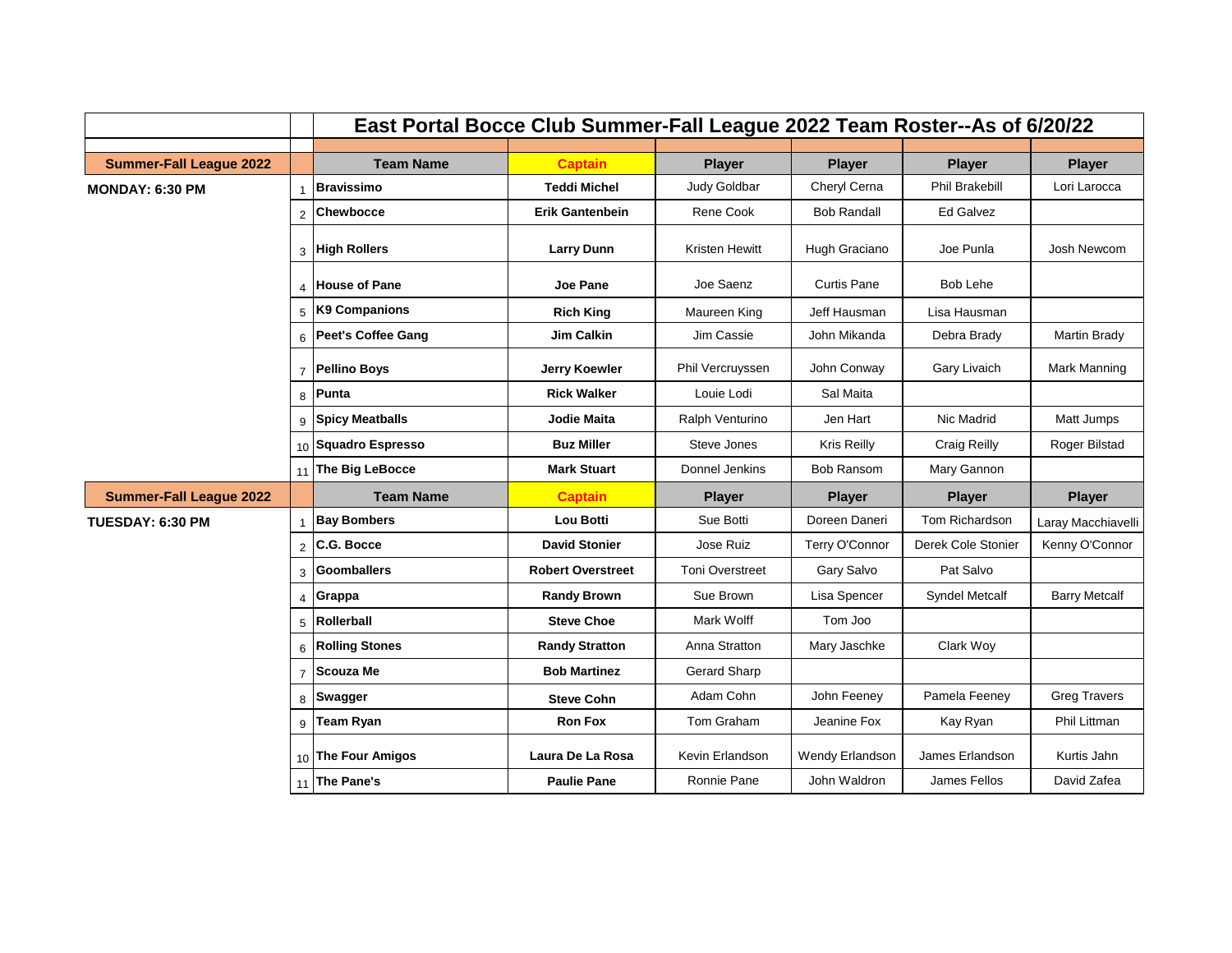| <b>Summer-Fall League 2022</b> |                | <b>Team Name</b>         | <b>Captain</b>        | <b>Player</b>          | <b>Player</b>         | <b>Player</b>         | <b>Player</b>            |
|--------------------------------|----------------|--------------------------|-----------------------|------------------------|-----------------------|-----------------------|--------------------------|
| <b>WEDNESDAY: 6:30 PM</b>      |                | 43rd Street +1 Rollers   | <b>Mike Moylan</b>    | <b>Terry Moylan</b>    | Jim Speakman          | Algy Greenlee         | <b>Bruce Greisenbeck</b> |
|                                |                |                          |                       |                        |                       |                       |                          |
|                                |                | 2 Arden Park Tropics     | <b>Peter Nixon</b>    | <b>Todd Sanfilippo</b> | Ryan Tracy            |                       |                          |
|                                | $\mathbf{3}$   | <b>Balls n Dolls</b>     | Al Velasquez          | Cynthia Velasquez      | John Duran            | April Meyer           | Damon Meyer              |
|                                | $\mathbf{A}$   | Chateau Garneau          | <b>Steven Garneau</b> | <b>Sherry Williams</b> | Kyle Johnson          | Hannah Johnson        |                          |
|                                |                |                          |                       |                        |                       |                       |                          |
|                                |                | 5 Chieftains             | <b>Duane Rose</b>     | Mike Buttleman         | Meme Whichard         |                       |                          |
|                                | ĥ.             | <b>Jacks Are Wild</b>    | <b>Bill Jackson</b>   | Candy Jackson          | Jack Roupp            | Bill Jackson Jr.      |                          |
|                                |                | 7 Lukky Rollers          | <b>Lisa Watson</b>    | <b>Michael Mathis</b>  | Emi Fuji              | Paul Lukkarila        | Lauren Steinbaum         |
|                                | 8              | <b>Pallino Power</b>     | <b>Mike Lynch</b>     | Laura Maxwell          | Ron Konkel            | Debbie Konkel         |                          |
|                                |                | 9 Pellicani              | <b>Andy Thielen</b>   | David Johnson          | Michael Murphy        | Mark Sarmento         | Danny Torza              |
|                                |                | 10 Tanti Baci            | <b>Theresa Rister</b> | Karen Ortiz            | Kathy Keys            | Tina Torchia          | <b>Colleen Hawkins</b>   |
|                                | 11             | <b>Who Gives a Bocce</b> | <b>Joe Porata</b>     | Al La Rocca            | Paul Lelis            | Don Richins           | Steve Lavezzo            |
| <b>Summer-Fall League 2022</b> |                | <b>Team Name</b>         | <b>Captain</b>        | <b>Player</b>          | <b>Player</b>         | <b>Player</b>         | <b>Player</b>            |
| THURSDAY EARLY: 5:00 PM        |                | 46th Street Rollers      | <b>Kevin Meagher</b>  | Edwin Wagner           | Seth Wagner           | Niall Meagher         | <b>Clint Rehermen</b>    |
|                                |                | 2 Amante Gelato          | James Kavanagh        | Rebecca Kavanagh       | Mike Daugherty        | Cozette Daugherty     |                          |
|                                | 3              | <b>Baldoria</b>          | <b>Romano Luchini</b> | Ottavio Luchini        | <b>Bob Granucci</b>   | <b>Brian Granucci</b> | Gayle Cowen              |
|                                | $\overline{4}$ | Cannoli                  | <b>Jay James</b>      | Patti Rabe             | Harry Crawford        | <b>Henry Powell</b>   | Stephen Rogers           |
|                                |                |                          |                       |                        |                       |                       |                          |
|                                |                | 5 Ciao Bella             | <b>Carol Corda</b>    | <b>Marilyn Nagel</b>   | <b>Bernd Kornow</b>   | Jim Tracy             | Ann Tracy                |
|                                |                | $_6$ Foul Balls #1       | <b>Lynn Podesto</b>   | Dave Podesto           | Dan Koelzer           | Al Tirapeli           | <b>Bill Chicchi</b>      |
|                                |                | I' Attore Bocce          | Jim Luttia            | Al Deminico            | <b>Rodney Lukins</b>  | John Marsalla         | Dave Heard               |
|                                |                | 8 More Vino              | Sam Fashano           | Juan Fernandez         | <b>Frank Bartucco</b> |                       |                          |
|                                | 9              | Ragazzoni                | <b>John Kriege</b>    | Pete Pesetti           | Tom Asher             | <b>Howard Kiefer</b>  | Sam Prest                |
|                                |                | 10 Social Hour           | Joe Frasca            | Nik Bos                | Lorenzo Frasca        | Robert Fontana        |                          |
|                                | 11             | <b>Team Contento</b>     | <b>Paulette Wells</b> | Michelle Rogers        | Luciano Mega          | Roger Lundin          | Mary Eaton               |